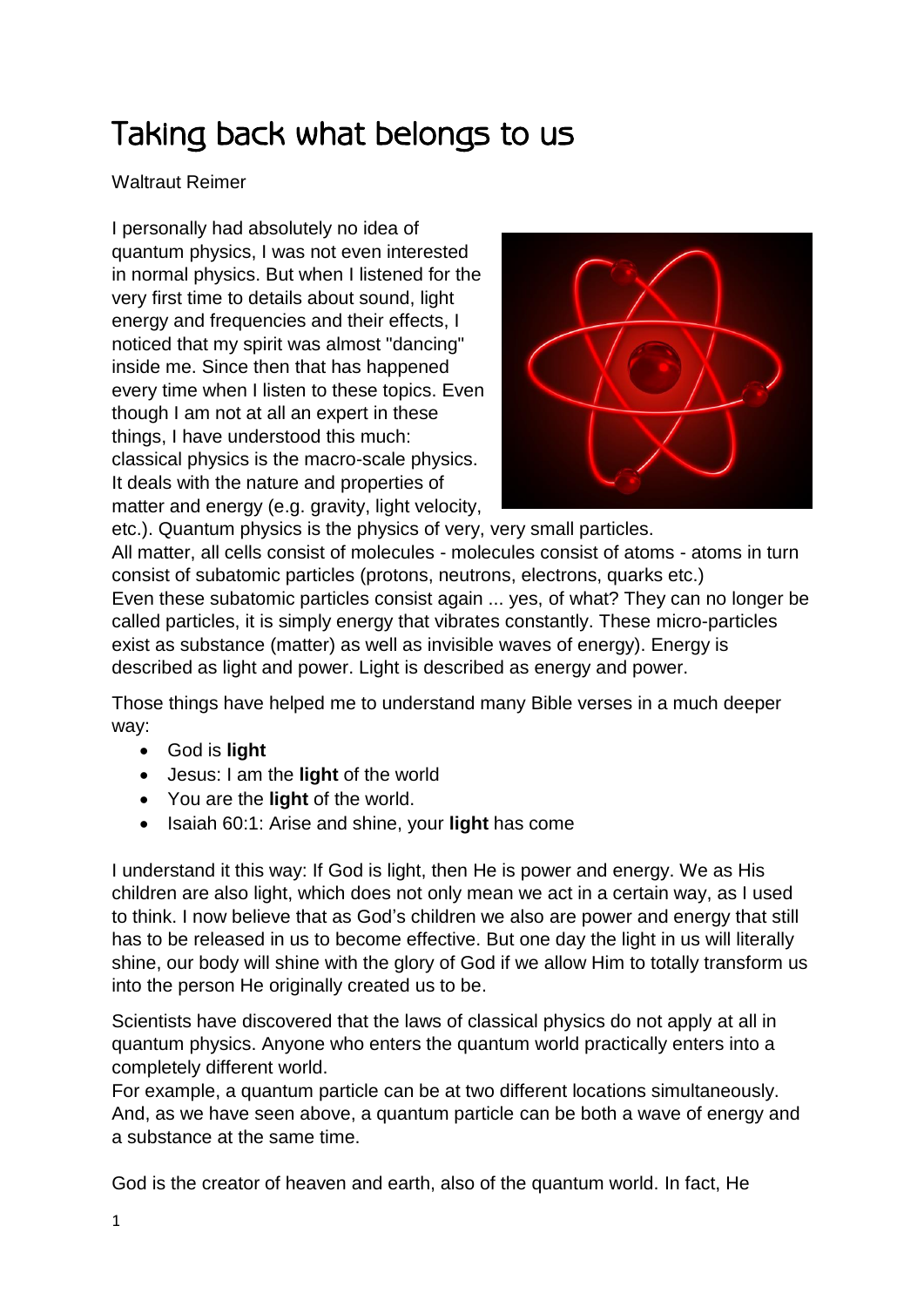created the entire universe out of the quantum world, or the quantum world that God created first is the foundation from which He has built the universe.

If we want to talk about the material, physical world and what it consists of, we have to go to the quantum level, into the world of the quarks, bosons, etc. These are the things that make up the physical world.

Sun, moon, stars, the chair on which you sit, your own body and every other matter consists of quantum particles. That means the basic level of all existence is continuously vibrating energy. It is always in motion.



That is why everything has a certain frequency, including our body. Each part of the body again has a different frequency, even our DNA. The interesting thing is that even our emotions, our thoughts and words have frequencies! They can therefore have positive or negative effects.

God has spoken the whole universe into being with His words. God has thought and spoken you and me into existence. He is God, and His thoughts and words create things, they are powerful. If we follow this thought we see that we are created in His image, we are His children. Our words too are powerful, God's word tells us they have power over life and death.

When Jesus lived on the earth, He continually used the abovementioned powers when He healed the sick, stopped a storm, turned water into wine, walked on water, etc. Jesus knew the quantum world. It was not just magic when Jesus did miracles, He did them by applying the laws of quantum physics.

Jesus knew how to control the frequency (the rate of vibrational energy) of matter. So when He did miracles like creating new eyes or healing leprosy, He materialized or transformed matter. That is exactly what quantum physics is.

Quantum physics teaches that the whole material universe came into being out of invisible matter (substance) = quantum substance.

The Bible tells us the same: Hebrews 11:3. Through faith, we understand that the world is created by God's Word, so that everything that one sees (the physical world) was made out of what is invisible (the invisible quantum world).

Jesus continually demonstrated His authority over the material world (stilling a storm, creating or transforming matter like new eyes, multiplying food, healing, changing water into wine etc.). Then He trained His disciples to do the same things and He sent them out to demonstrate it.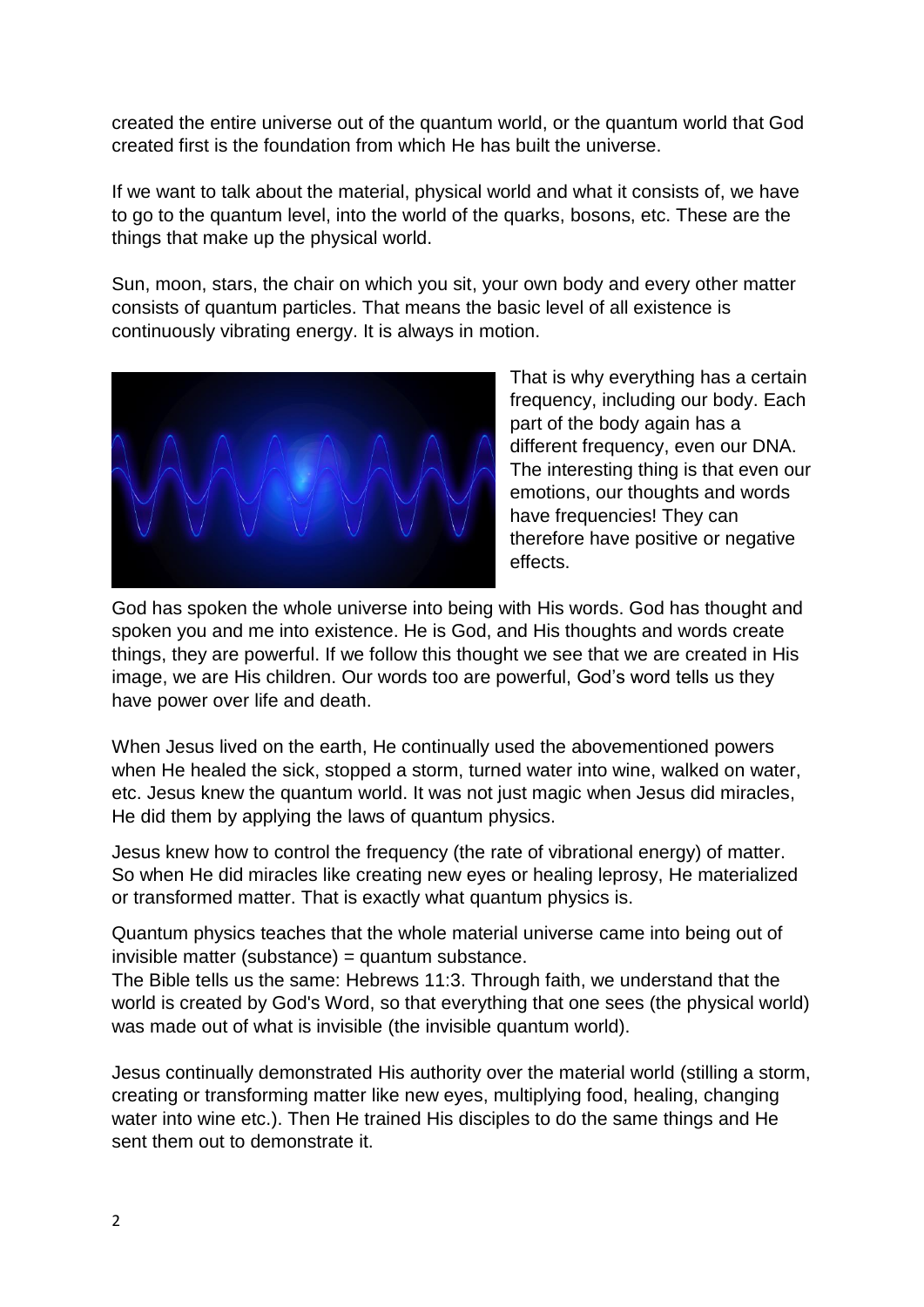Jesus even did this with His own body as He entered through a locked door into the room where His disciples sat. (See John 20:19)

Another time, a group of people wanted to throw Jesus off a cliff, but He walked right through the crowd (as He had walked through the wall), by letting His body disappear into the unseen realm, the quantum realm, and then appearing again somewhere else. (See Luke 4: 28-30)

Philip was transrelocated. (Acts 8:39) This was nothing else than letting matter disappear, or in other words by controlling the particles of His body and taking them into the unseen quantum realm (which operates faster than then one we live in) and letting it instantly appear again in another place.

Jesus walked on water, as did Peter. (Matthew 14:25) Because He understood the quantum world, He could make the water a solid mass by controlling the vibrational frequency of the water, so He could walk on it.

The whole Bible is full of examples from the quantum world, we have just not seen it before. We will hear a lot about it in the days to come, because Jesus said we will do the works He did... and greater ones! For Jesus, that was not magic but an application of quantum knowledge. And by the way, if Jesus were to live on the earth today, He would not use the same parables He used at that time, today He would use parables of the quantum world.

When Mike Parsons was in heaven for the very first time talking directly to God, the first thing the Lord did was give him a long lesson in quantum physics. That shows the importance of it. Mike did not even understand much at first. But in the meantime it is clear to all of us that this is a topic we all need to know, we will hear a lot about in the future and we will apply in a practical way when we do the works that Jesus did!

I personally am looking forward to learning more about these things and to grow to the point of being able to use them when the time is there.

For the sake of honesty I would like to add one more thing. I said above that my spirit was and is "dancing" when I listen to these themes. But at first my soul (or my reasoning) reacted to that and said, "Be cautious, and keep your fingers out of it, this is New Age!" Of course we can go to God and ask Him personally whether that is true. One of the answers He gave is "Of course that is New Age! We are living in a new Era, a new age!"

Figuratively speaking, we have crossed the Jordan and are now in the process of conquering our promised land. We live in a new season, a new era. Something completely new has begun. Now God is ready to reveal all the secrets hidden in His heart. Now the books that were sealed are all open.

God wants us to be hungry for the deep things of the heart of God.

Regarding the truths and practices described above, some Christians would say that the New Age people took it away from us. I do not think so. I believe we have given it